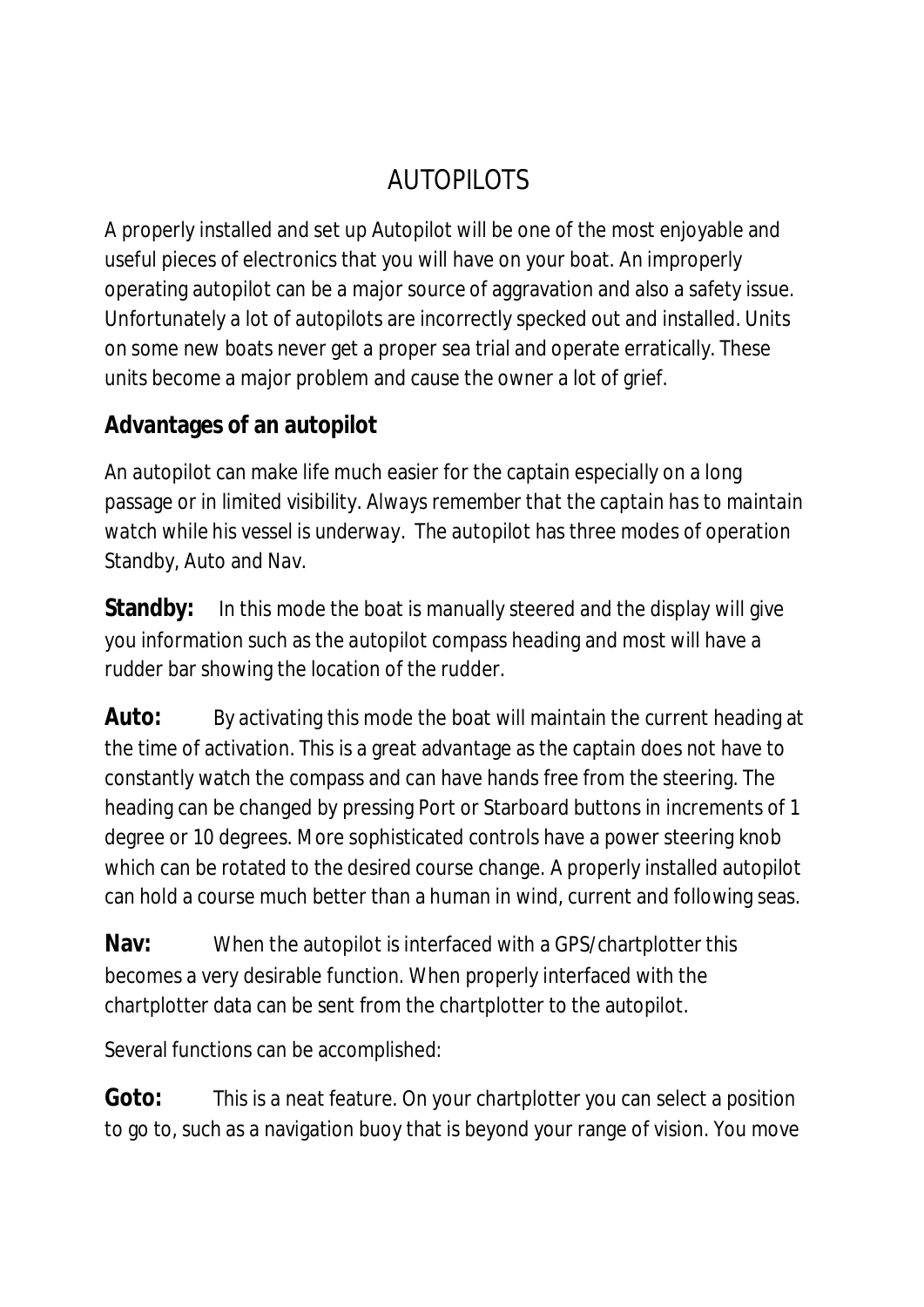your curser over the desired buoy and then press the Goto button on the chartplotter. You then press the nav key on your autopilot and the heading to the Goto point will show up on your autopilot display. If you are satisfied with this heading you press the autopilot nav key again and the autopilot will alter course and head to the Goto position.

**Nav:** Again this selection requires navigation data from a GPS/chartplotter. On your chartplotter you can create a route with as many waypoints as you want up the maximum capabilities of the chartplotter. By activating the selected route the navigation data will be sent to the autopilot. By pressing the Nav key on the autopilot you will see the waypoint displayed on the autopilot and with a second press the autopilot will alter course to go the waypoint on display. As the boat approaches the waypoint and alarm will go off to indicate the approach and then will display the next waypoint in the route. If you are happy with the next heading and the heading is safe to turn to then a press of the Nav key on the autopilot will cause the autopilot to change course.

# **Selecting a Autopilot**

**The biggest majority of autopilots consist of the following components. A heading sensor, rudder feedback, a drive system for steering and a course computer to process information. A few autopilots have rudderless feedback and also some use GPS heading rather than a heading sensor.**

**It is critical that the correct system is selected for the boat for proper performance. For example: Installing a wheel system autopilot on a heavy sailboat instead of a linear unit will be overloaded and fail in heavy seas when you most need it. Also on a powerboat with hydraulic steering if too small of a pump is installed it will underperform and too large of a pump will cause over steering.**

**For small power boats under 25 ft. Autopilot kits are available that include everything you need to do a self installation. A person does need to be very mechanically competent and comfortable cutting into hydraulic steering lines to do the installation. Failure of the steering system when underway is drastic.**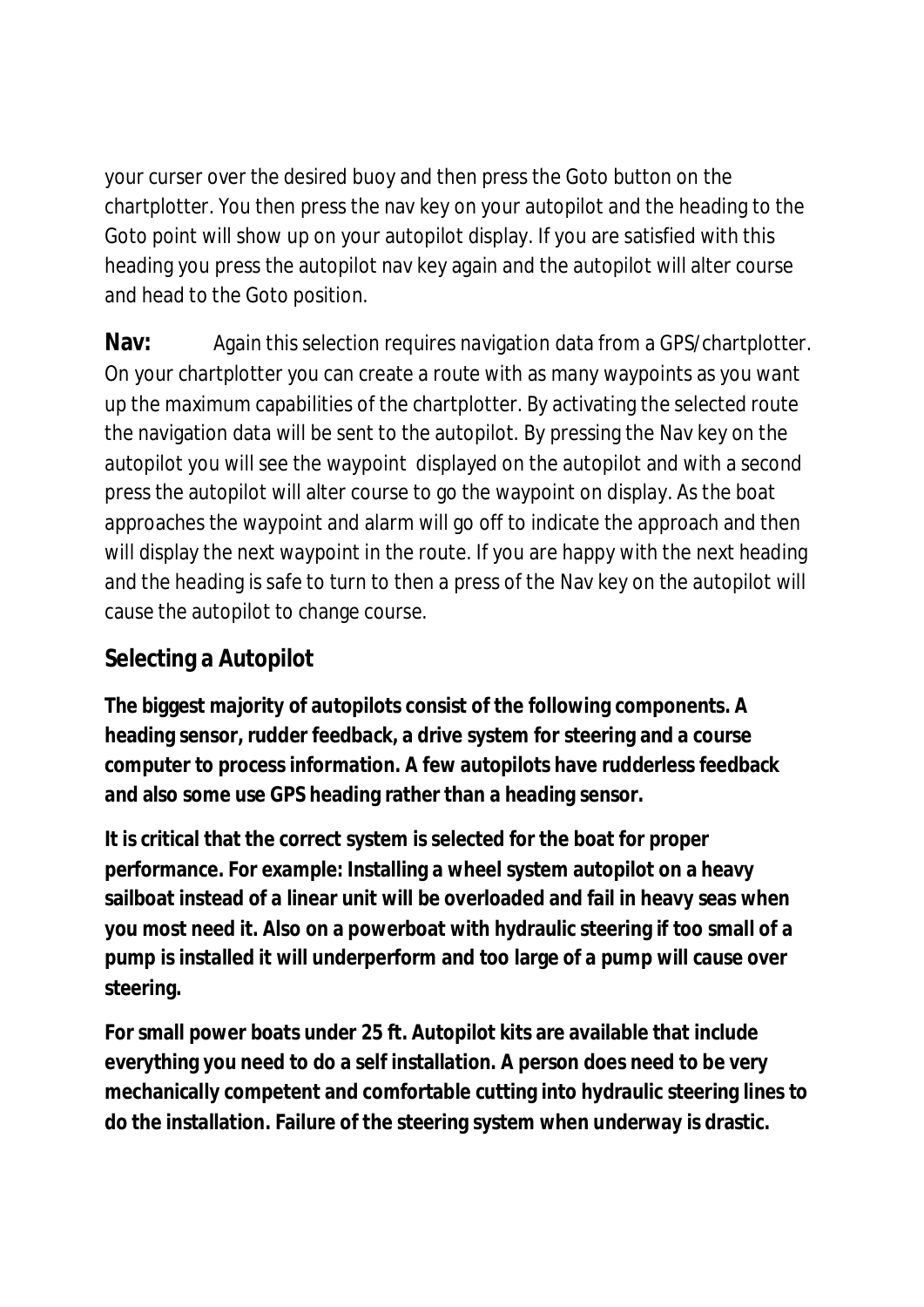#### **Installation**

**Upon correct selection of system it is very important to install the equipment properly. One item often a problem is the fluxgate compass. It has to be low in the boat and about amidships and away from any magnetic influence. Equipment such as fridges, a/c units and metal items can have detrimental effects. You should know where the compass is and never place metal items near it. If the compass is affected by items or improperly installed then the autopilot will never work correctly.**

**Steering components such as linear drives on sailboats have to have a secure mount and on some boats requires fibreglass reinforcement blocks to mount as the forces in a heavy sea can be very stressful. The linear drive should also be connected to a separate rudder arm on the rudder post and not on the quadrant.**

**Any hydraulic pumps have to be plumbed into the existing hydraulic and there is no room for failure.**

## **Set up and Seatrials**

It is imperative that the completed installation go through a seatrial and ensure that all interfacing and operations are functioning properly. There are several steps to this.

**Dockside:** At the dock we would **check complete installation,** ensure rudder is turning properly for Port and Starboard turns, check component for leaks**,** rudder stops and interfacing of electronics for transfer of data.

**Seatrials:** The boat would be taken out next:

- 1. The first step would be to do a rudder alignment to ensure that the rudder feedback into is correct
- 2. We then do a compass calibration. Setting the autopilot in setup mode the boat is run through several circles and the heading sensor (fluxgate Compass) will compensate for deviation. When complete it will show the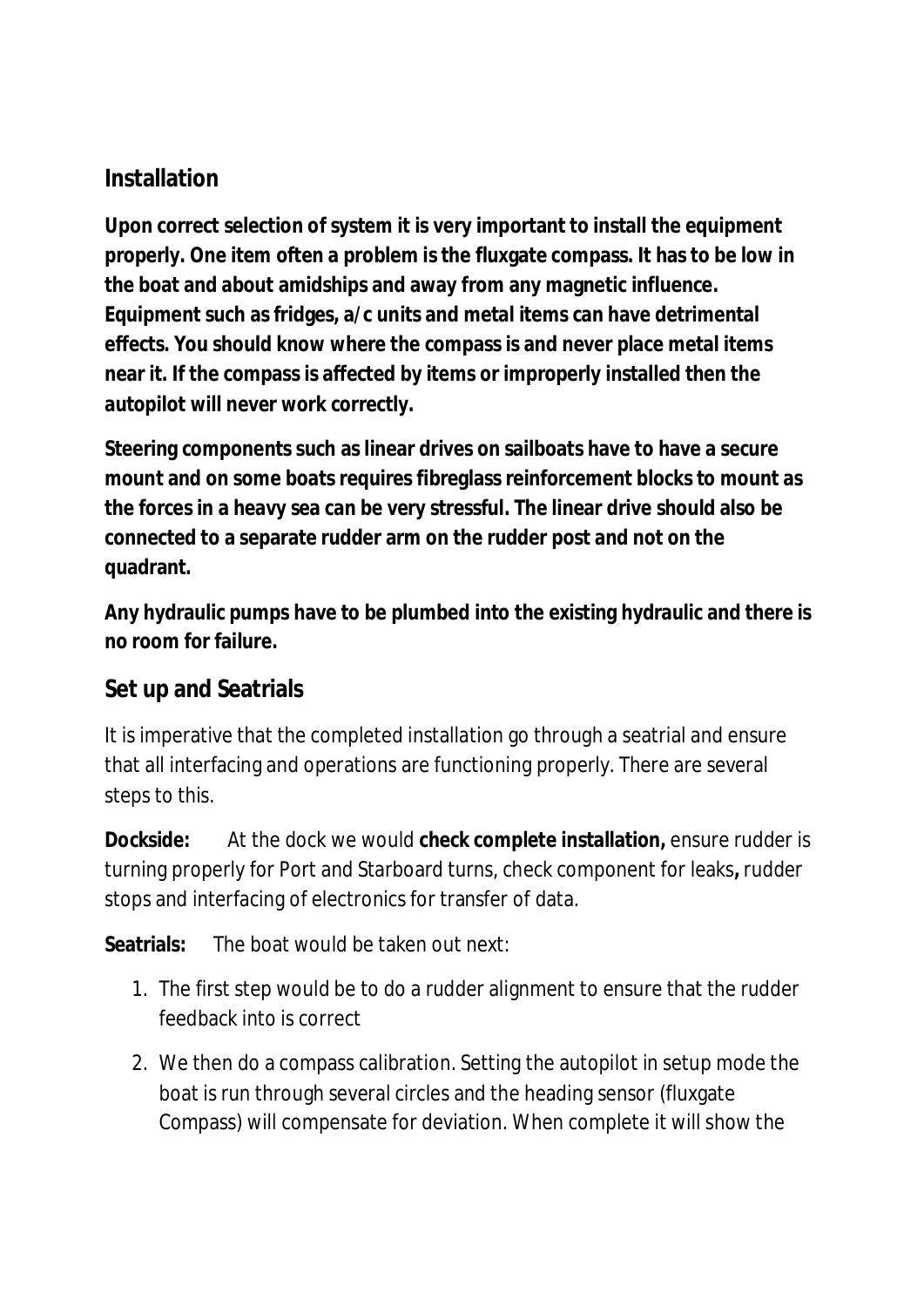amount of deviation. Should it be over 15 degrees it would be necessary to relocate the compass and repeat until an acceptable reading occurs.

- 3. The next *important* step would be to do a heading offset. We look at a known heading (course over ground from the GPS works well) we then dial the autopilot compass heading to match the COG. ( *NOTE: The autopilot steers according to its own heading sensor. The chartplotter uses the GPS for heading COG and sends this information to the autopilot. IF the autopilot heading sensor and Chartplotter COG are not the same on a straight course then the system will fail miserably.)*
- 4. The next step is to set up the parameters of the autopilot. This used to be very involved but most autopilots now have an auto learn procedure. While underway we activate the auto learn and the boat will do manoeuvres on its own and goes through a learning process to set up its own parameters.
- 5. The final step is to see how the autopilot performs. We use auto and change course several times and then use the Nav mode utilizing the chartplotter to confirm all operations are satisfactory.

#### **Autopilot Features**

The autopilots today have many new features that did not exist years ago

- Better heading sensors and now with internal fast heading sensors which improve the course holding capabilities of the autopilot and also provide heading information for functions such as radar overlay
- Auto self learn features that make setup much easier
- Autoadapt so that he autopilot keeps learning the boats handling even during continued use
- Wireless remote controls
- Fish patterns that can be set so an autopilot will follow orbits, figure 8's and zig zags